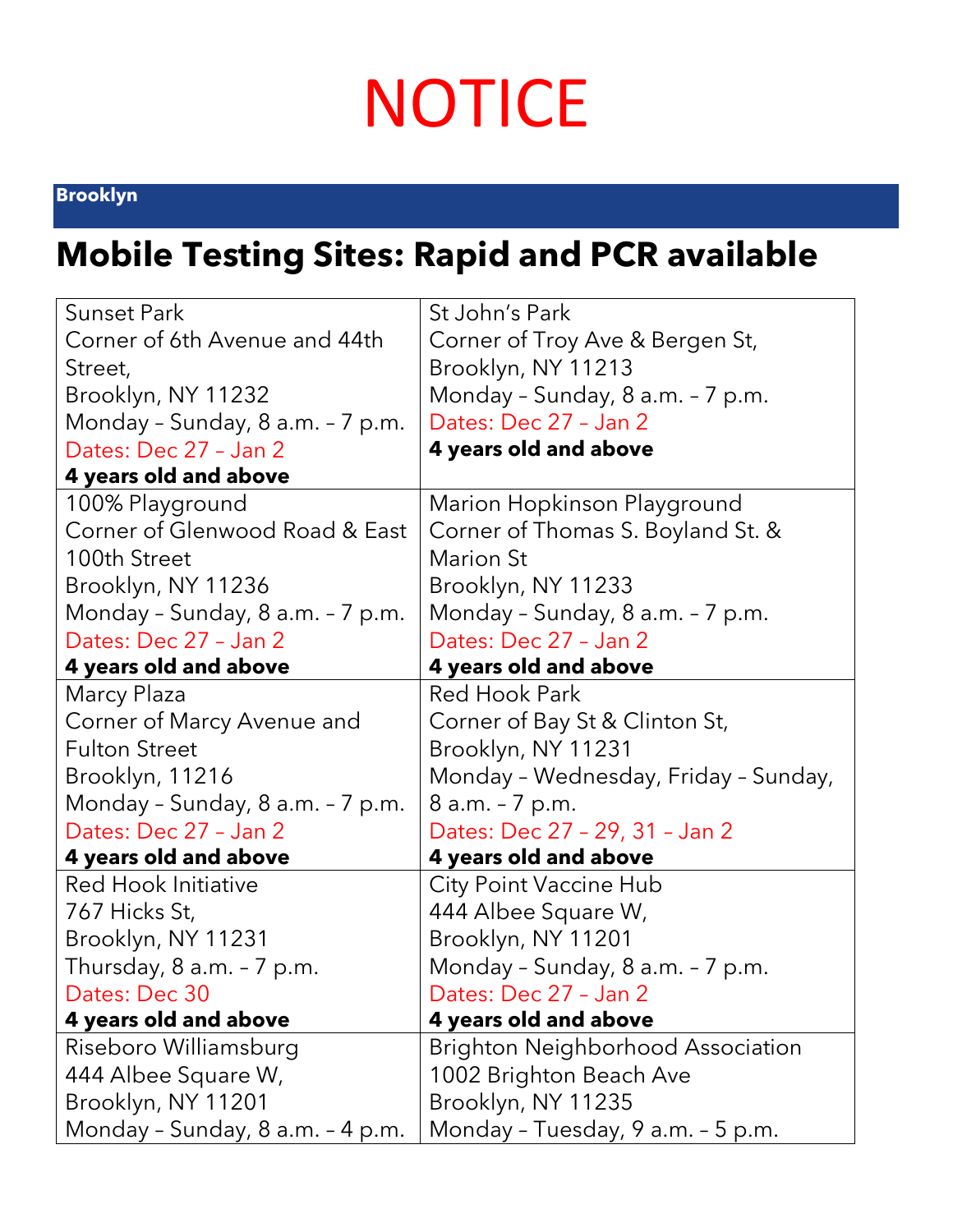| Dates: Dec 27 - Jan 2                              | Dates: Dec 27 - 28                                             |
|----------------------------------------------------|----------------------------------------------------------------|
| 4 years old and above                              | 4 years old and above                                          |
| Acme Smoked Fish Corp                              | Brooklyn Neighborhood Health Action                            |
| 30 Gem St                                          | Center                                                         |
| Brooklyn, NY 11222                                 | 485 Throop Ave                                                 |
| Monday - Tuesday, 9 a.m. - 5                       | Brooklyn, NY 11221                                             |
| p.m.                                               | Monday - Thursday, 8:30 a.m. - 6 p.m.                          |
| Dates: Dec 27 - 28                                 | Dates: Dec 27 - 30                                             |
| 4 years old and above                              | 4 years old and above                                          |
| New Hope Family Worship                            | Herbert Von King Park [Test Only]                              |
| Center                                             | 670 Lafayette Ave,                                             |
| 817 Livonia Avenue                                 | Brooklyn, NY 11216                                             |
| Brooklyn, NY 11207                                 | Tuesday - Sunday, 8 a.m. - 7 p.m.                              |
| Monday - Sunday, 8 a.m. - 7 p.m.                   | Dates: Dec 28 - Jan 2                                          |
| Dates: Dec 27 - Jan 2                              | 4 years old and above                                          |
| 4 years old and above                              |                                                                |
| New Hope Family Worship                            | Sephardic Community Center                                     |
| Center                                             | 1901 Ocean Pkwy,                                               |
| 817 Livonia Avenue                                 | Brooklyn, NY 11223                                             |
| Brooklyn, NY 11207                                 | Tuesday - Thursday, 8:30 a.m. - 4:30                           |
| Monday - Sunday, 8 a.m. - 7 p.m.                   | p.m.                                                           |
| Dates: Dec 27 - Jan 2                              | Dates: Dec 28 - 30                                             |
| 4 years old and above                              | 4 years old and above                                          |
| <b>Blessed Sacrament</b>                           | 376 Bedford Ave                                                |
| 198 Euclid Ave,                                    | 376 Bedford Ave,                                               |
| Brooklyn, NY 11208                                 | Brooklyn, NY 11249                                             |
| Monday - Sunday, 9 a.m. - 2 p.m.                   | Monday - Thursday, 10 a.m. - 7 p.m.                            |
| Dates: Dec 27 - Jan 2                              | Dates: Dec 27 - 30                                             |
| 4 years old and above<br><b>10 Montieth Street</b> | 4 years old and above                                          |
| 10 Montieth Street,                                | Tilden Playground<br>Tilden Ave. between E. 48 St. and E. 49   |
| Brooklyn, NY 11206                                 | St.                                                            |
|                                                    |                                                                |
| Monday - Thursday, 10 a.m. - 7                     | Brooklyn, NY 11203                                             |
| p.m.<br>Dates: Dec 27 - 30                         | Tuesday - Thursday, 9 a.m. - 6 p.m.<br>Friday, 9 a.m. - 2 p.m. |
| 4 years old and above                              | Dates: Dec 28 - 31                                             |
|                                                    | 4 years old and above                                          |
| Fort Hamilton                                      | Bay Ridge 5th Ave                                              |
| 4002 Fort Hamilton Parkway                         | 8511 and 8515 5th Avenue                                       |
| Brooklyn, NY 11218                                 | Brooklyn, NY 11209                                             |
| Wednesday - Thursday, 9 a.m. - 6                   | Wednesday - Thursday, 9 a.m. - 6 p.m.                          |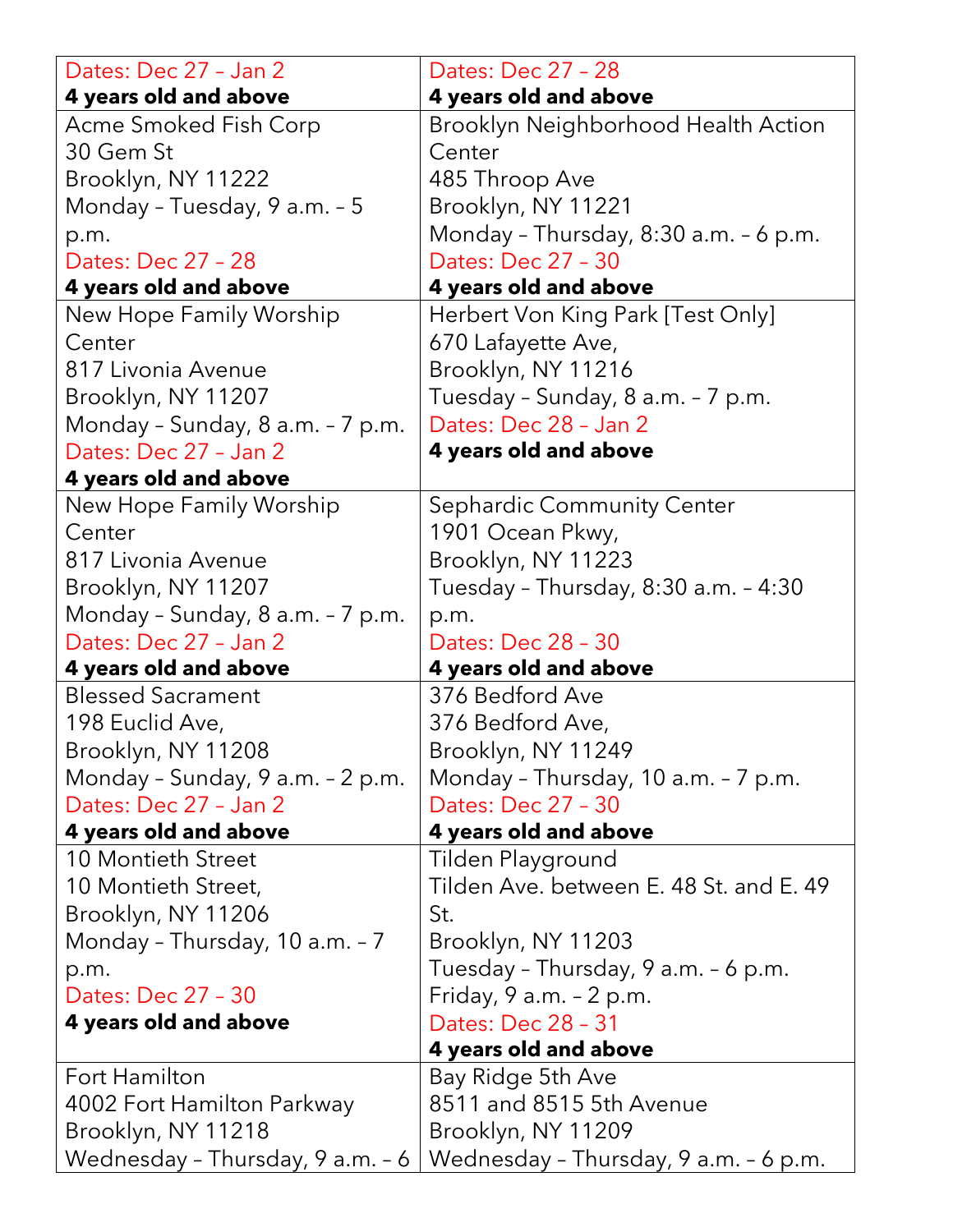| p.m.                                      | Friday, $9$ a.m. $-2$ p.m.               |
|-------------------------------------------|------------------------------------------|
| Friday, $9$ a.m. $-2$ p.m.                | Dates: Dec 29 - 31                       |
| Dates: Dec 29 - 31                        | 4 years old and above                    |
| 4 years old and above                     |                                          |
| <b>Starrett City</b>                      | Bensonhurst 14th Ave                     |
| 1279 Pennsylvania Ave                     | 6315 14th Avenue                         |
| Brooklyn, NY 11239                        | Brooklyn, NY 11219                       |
| Tuesday - Thursday, 9 a.m. - 6            | Wednesday - Thursday, 9 a.m. - 6 p.m.    |
| p.m.                                      | Friday, 9 a.m. - 2 p.m.                  |
| Friday, 9 a.m. - 2 p.m.                   | Dates: Dec 29 - 31                       |
| Dates: Dec 28 - 31                        | 4 years old and above                    |
| 4 years old and above                     |                                          |
| <b>Brooklyn Army Terminal</b>             | 890 Flatbush Ave                         |
| 140 58th St,                              | 890 Flatbush Ave                         |
| Brooklyn, NY 11220                        | Brooklyn, NY 11226                       |
| Friday, 9 a.m. - 2 p.m.                   | Tuesday - Friday, Sunday 9 a.m. - 6 p.m. |
| Sunday, 9 a.m. - 6 p.m.                   | Dates: Dec 28 - 31, Jan 2                |
| Dates: Dec 31, Jan 2                      | 4 years old and above                    |
| 4 years old and above                     |                                          |
| 6502 18th Avenue                          | 228-230 Court Street                     |
| 6502 18th Avenue                          | 228-230 Court Street                     |
| Brooklyn, NY 11204                        | Brooklyn, NY 11201                       |
| Wednesday - Friday, Sunday 9              | Wednesday - Friday, Sunday 9 a.m. - 6    |
| $a.m. - 6 p.m.$                           | p.m.                                     |
| Dates: Dec 29 - 31, Jan 2                 | Dates: Dec 29 - 31, Jan 2                |
| 4 years old and above<br>1329 Linden Blvd | 4 years old and above                    |
| 1329 Linden Blvd                          |                                          |
| Brooklyn, NY 11212                        | <b>Brick-And-Mortar Sites:</b>           |
| Thursday - Friday, Sunday 9 a.m.          |                                          |
| - 6 p.m.                                  | <b>Testing Types Specified</b>           |
| Dates: Dec 30 - 31, Jan 2                 | <b>Below</b>                             |
| 4 years old and above                     |                                          |
| NYC Health + Hospitals/Coney              | NYC Health + Hospitals/Gotham Health,    |
| Island                                    | Cumberland                               |
| 2601 Ocean Parkway                        | 100 North Portland Avenue                |
| Brooklyn, New York 11235                  | Brooklyn, New York 11205                 |
| Monday - Thursday, 8 a.m. - 4             | Monday - Thursday, Sunday, 7 a.m. - 7    |
| p.m.                                      | p.m. Friday, 7 a.m. - 1 p.m.             |
| Friday, 8 a.m. - 12 p.m.                  | We will be CLOSED on New Year's Day      |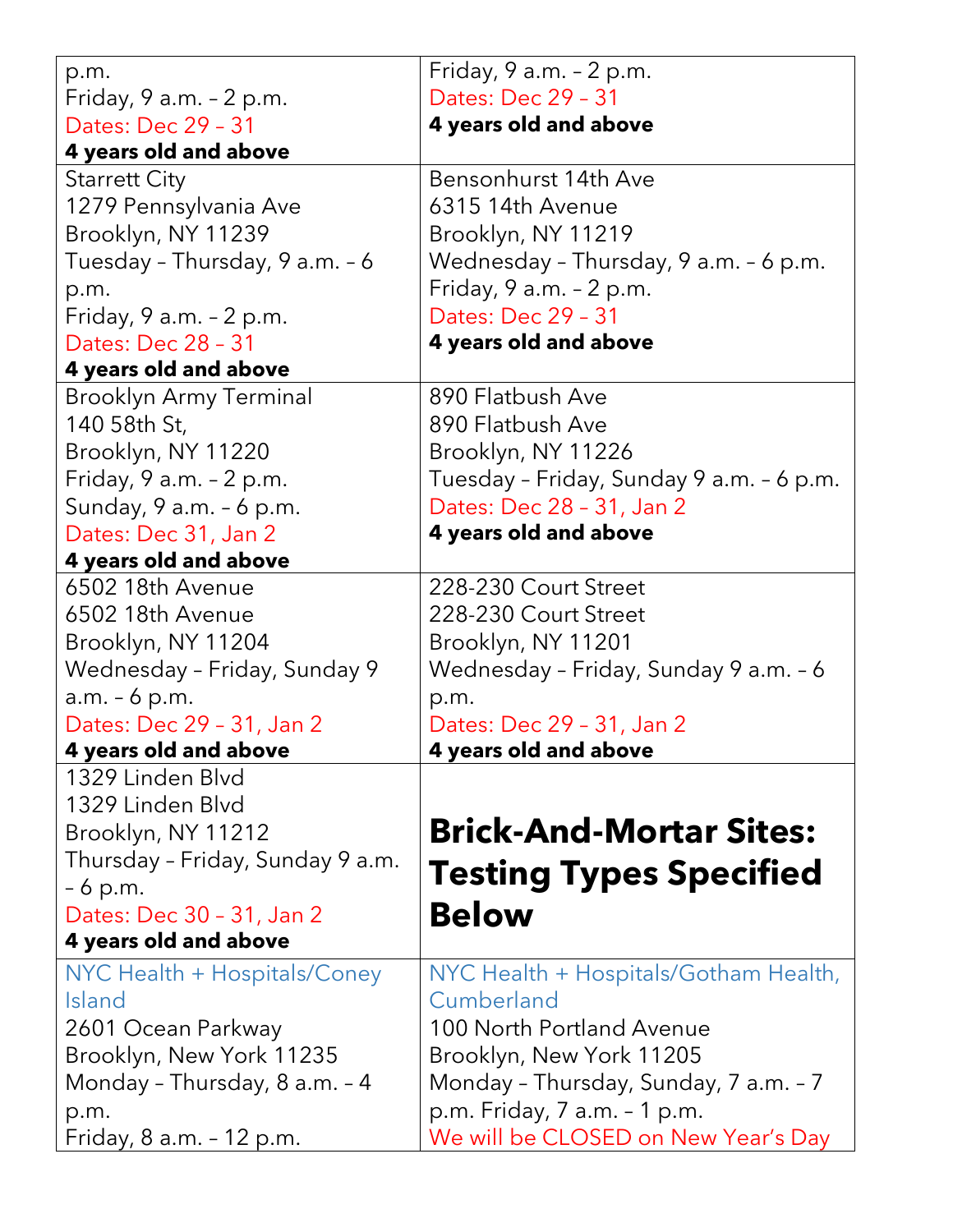| We will be CLOSED on New<br>Year's Day<br>Please schedule an appointment<br>Limited walk ins availability<br>No walk-ins after 5 pm Mon - Fri<br>and no walk-ins after 2pm on<br>Saturdays<br>*Coney Island Hospital does not<br>offer rapid testing.<br>844-NYC-4NYC<br><b>COVID-19 Testing and Antibody</b><br><b>Testing Offered Here</b>                                           | 844-NYC-4NYC<br><b>COVID-19 Testing and Antibody Testing</b><br><b>Offered Here</b><br>Pre-register for your visit                                                                                                                                                                                                                                                                                                        |
|----------------------------------------------------------------------------------------------------------------------------------------------------------------------------------------------------------------------------------------------------------------------------------------------------------------------------------------------------------------------------------------|---------------------------------------------------------------------------------------------------------------------------------------------------------------------------------------------------------------------------------------------------------------------------------------------------------------------------------------------------------------------------------------------------------------------------|
| Pre-register for your visit<br>NYC Health + Hospitals/Gotham<br>Health, East New York<br>2094 Pitkin Avenue<br>Brooklyn, New York 11207<br>Monday - Thursday, Sunday, 7<br>a.m. - 7 p.m.<br>Friday, $7$ a.m. $-1$ p.m.<br>We will be CLOSED on New<br>Year's Day<br>844-NYC-4NYC<br><b>COVID-19 Testing and Antibody</b><br><b>Testing Offered Here</b><br>Pre-register for your visit | NYC Health + Hospitals/Kings County<br>T-Building, Room T-110 1st floor<br>(Corner of Clarkson Avenue & New York<br>Avenue)<br>451 Clarkson Avenue<br>Brooklyn, New York 11203<br>Monday - Thursday, Sunday, 7 a.m. - 7<br>p.m.<br>Friday: $8$ a.m $-$ 3 p.m<br>We will be CLOSED on New Year's Day<br>718-245-3131<br><b>COVID-19 Testing and Antibody Testing</b><br><b>Offered Here</b><br>Pre-register for your visit |
| NYC Health +<br>Hospitals/Woodhull<br>760 Broadway<br>Brooklyn, New York 11206<br>Monday - Thursday, Sunday, 7<br>a.m. - 7 p.m.<br>Friday, $8$ a.m. $-1$ p.m.<br>We will be CLOSED on New<br>Year's Day<br>718-963-8000<br><b>COVID-19 Testing and Antibody</b>                                                                                                                        | 4002 Fort Hamilton<br>4002 Fort Hamilton Parkway<br>Brooklyn, NY 11218<br>Monday - Sunday, 9 a.m. - 7 p.m.<br>We will be CLOSED on December 31st<br>and January 1st<br>Rapid Molecular Testing Available Here<br>Pre-register for your visit                                                                                                                                                                              |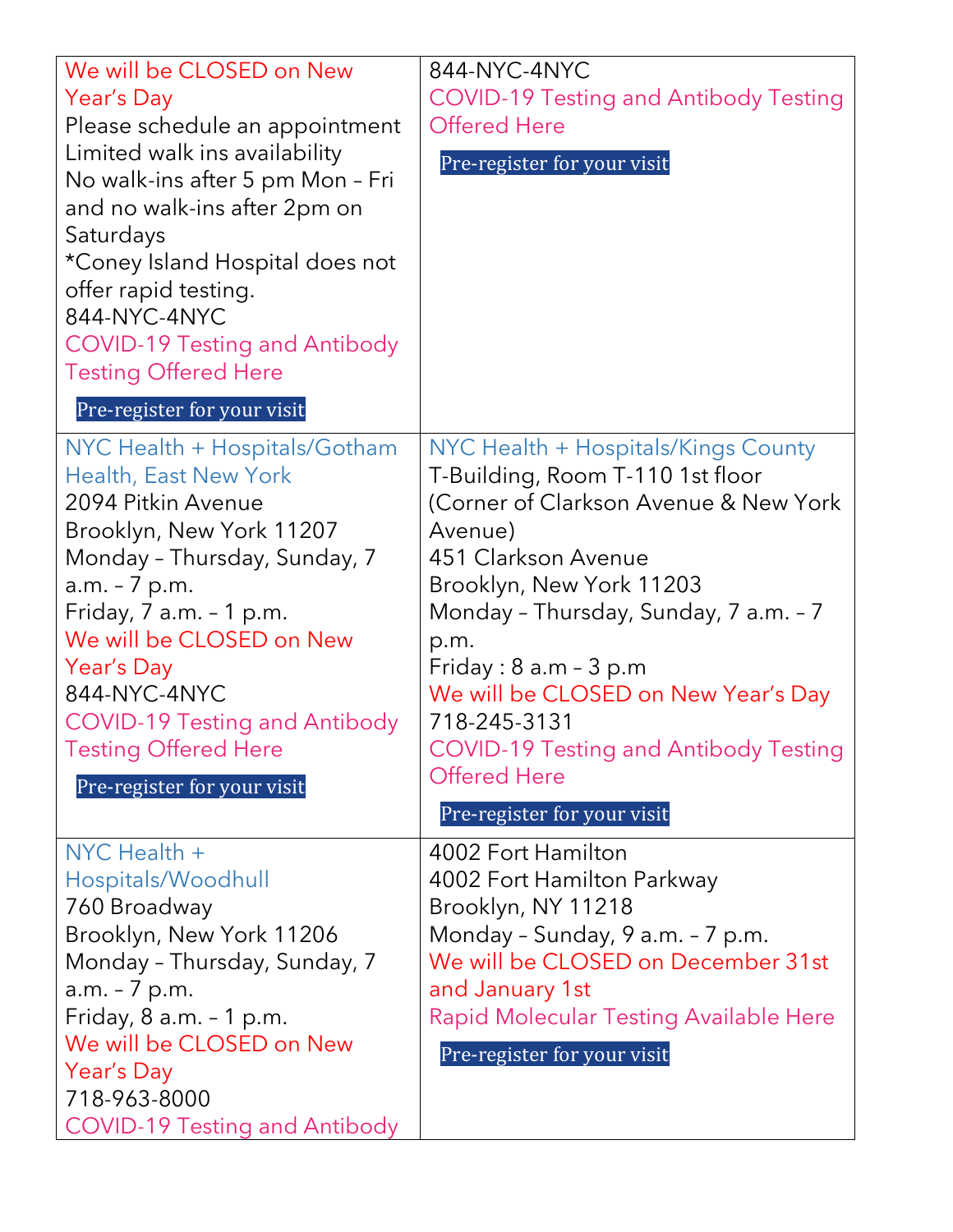| <b>Testing Offered Here</b>                                                                                                                                                                                                                                                                                                                                    |                                                                                                                                                                                                                                                                                                                                                                                                                                                         |
|----------------------------------------------------------------------------------------------------------------------------------------------------------------------------------------------------------------------------------------------------------------------------------------------------------------------------------------------------------------|---------------------------------------------------------------------------------------------------------------------------------------------------------------------------------------------------------------------------------------------------------------------------------------------------------------------------------------------------------------------------------------------------------------------------------------------------------|
| Pre-register for your visit                                                                                                                                                                                                                                                                                                                                    |                                                                                                                                                                                                                                                                                                                                                                                                                                                         |
| Bay Ridge<br>5th Ave 8511 & 8515 5th Avenue<br>Brooklyn, NY 11209<br>Monday - Sunday, 9 a.m. - 7 p.m.<br>We will be CLOSED on<br>December 31st and January 1st<br><b>Rapid Molecular Testing</b><br><b>Available Here</b><br>Pre-register for your visit                                                                                                       | Bensonhurst<br>6315 14th Avenue<br>Brooklyn, NY 11219<br>Monday - Sunday, 9 a.m. - 7 p.m.<br>We will be CLOSED on December 31st<br>and January 1st<br>Rapid Molecular Testing Available Here<br>Pre-register for your visit                                                                                                                                                                                                                             |
| Midwood Pre-K<br>1223 Coney Island Avenue<br>Brooklyn, NY 11230<br>Monday - Thursday, Sunday, 7<br>a.m. - 7 p.m.<br>Friday, $7$ a.m. $-1$ p.m.<br>We will be CLOSED on New<br>Year's Day<br>844-NYC-4NYC<br><b>Rapid Molecular Testing</b><br><b>Available Here</b><br>Pre-register for your visit                                                             | <b>Starrett City</b><br>1279 Pennsylvania Ave<br>Brooklyn, NY 11239<br>Monday - Sunday, 9 a.m - 7 p.m.<br>We will be CLOSED on December 31st<br>and January 1st<br>Rapid Molecular Testing Available Here<br>Pre-register for your visit                                                                                                                                                                                                                |
| Bushwick Educational Campus<br>400 Irving Avenue,<br>Brooklyn NY 11237<br>Sunday - Thursday, 7 a.m. - 7<br>p.m.<br>Friday, $7$ a.m. $-4$ p.m.<br><b>Closed Saturday</b><br>Dates: Dec 26 - 31<br><b>PCR Testing Available Here</b><br>4 years old and above<br>Canarsie High School<br>1600 Rockaway Parkway<br>Brooklyn, NY 11236<br>December 27th - December | Brooklyn Public Library - Central Branch<br>10 Grand Army Plaza (Testing entrance<br>on Eastern parkway side between Grand<br>Army Plaza and Mount Prospect Park)<br>Brooklyn, NY 11238<br>Monday - Thursday, 11 a.m. - 7 p.m.<br>Dates: Dec 27 - 30<br>Rapid Antigen Testing Available Here<br>4 years old and above<br><b>McCarren Recreation Center</b><br><b>776 Lorimer Street</b><br>Brooklyn, NY 11222<br>Monday - Friday, 8:30 a.m. - 8:30 p.m. |
| 30th: 7:30 a.m. - 7 p.m.                                                                                                                                                                                                                                                                                                                                       | Saturday, 8:30 a.m. - 3:30 p.m.                                                                                                                                                                                                                                                                                                                                                                                                                         |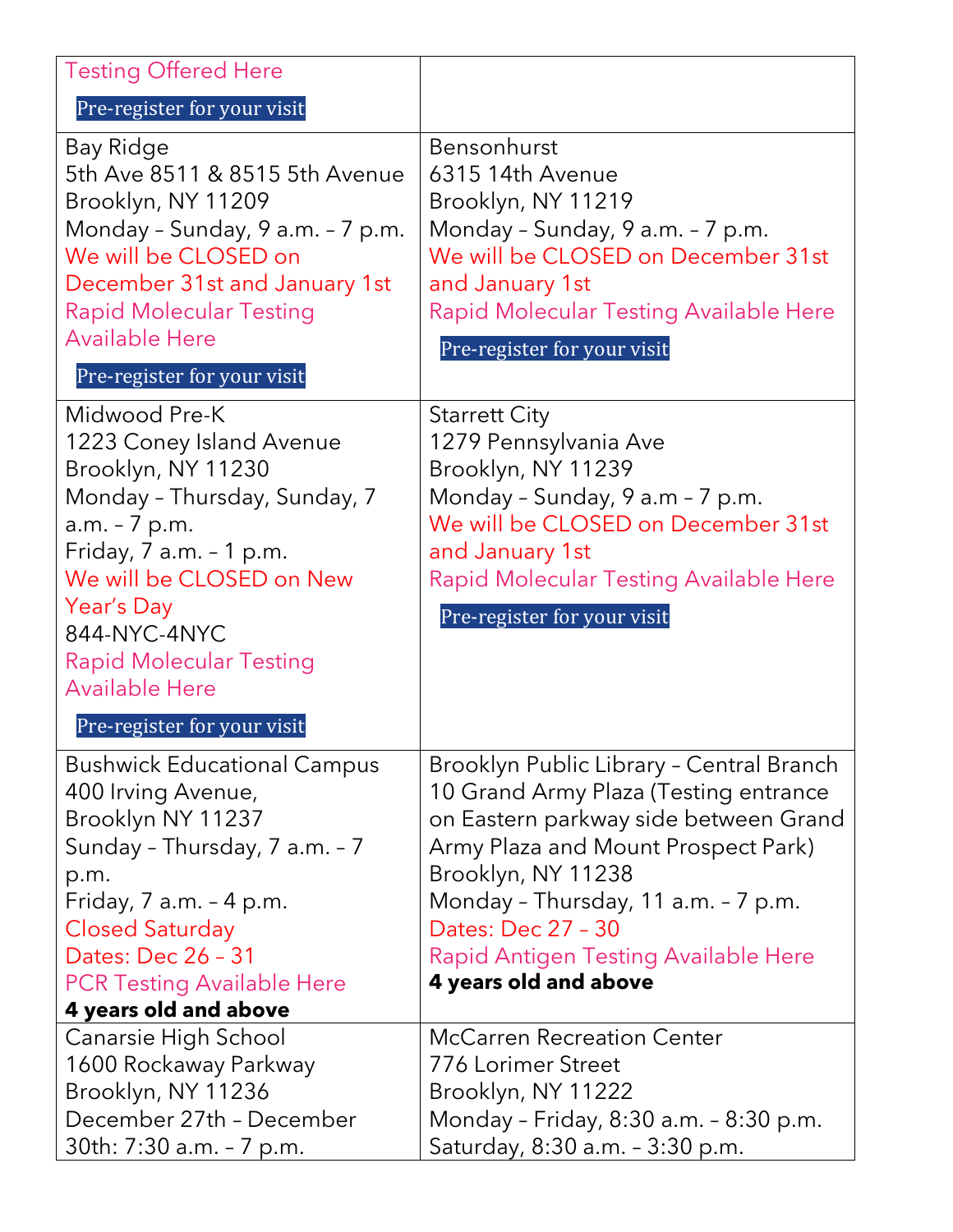| December 31st: 7:30 a.m. - 4                     | <b>Closed Sundays. Closed December 31st</b> |
|--------------------------------------------------|---------------------------------------------|
| p.m.                                             | and January 1st                             |
| Closed January 1st                               | <b>PCR Testing Available Here</b>           |
| <b>PCR Testing Available Here</b>                | 4 years old and above                       |
| 4 years old and above                            |                                             |
| 455 Jefferson                                    |                                             |
| 455 Jefferson Street,                            |                                             |
| Brooklyn, NY 11237                               | <b>Micro-Sites: Saliva-based</b>            |
| Monday - Thursday, 12 p.m. - 8                   | <b>PCR</b>                                  |
| p.m.                                             |                                             |
| Dates: Dec 27 - 30                               |                                             |
| <b>Rapid Antigen Testing Available</b>           |                                             |
| <b>Here</b>                                      |                                             |
| <b>Brooklyn Navy Yard</b>                        | Ida G. Israel Health Center                 |
| 63 Flushing Ave, building 92,                    | 2925 W 19th St,                             |
| Brooklyn, NY 11205                               | Brooklyn, NY 11224                          |
| Monday, Wednesday, Sunday, 8                     | Monday - Thursday, 8 a.m. - 4 p.m.          |
| a.m. - 4 p.m.                                    | Dates: Dec 27 - Dec 30                      |
| Friday 8 a.m. - 1:30 p.m.                        | 4 years old and above                       |
| Dates: Dec 27, 29 - 31, Jan 2                    |                                             |
| 4 years old and above                            |                                             |
| Cort Club                                        | Cort Club                                   |
| 2648 Gerritsen,                                  | 2648 Gerritsen,                             |
| Brooklyn, NY 11229                               | Brooklyn, NY 11229                          |
| Monday, Thursday, 9:30am -                       | Monday, Thursday, 9:30am - 4:30pm           |
| 4:30 <sub>pm</sub>                               | Dates: Dec 27, 30                           |
| Dates: Dec 27, 30                                | 4 years old and above                       |
| 4 years old and above                            |                                             |
| Greenpoint Expo<br>72 Noble Street,              | Sweet Crafts Club-Infinity Fun Inc.         |
|                                                  | 358 Grand street, 1R,                       |
| Brooklyn, NY 11222                               | Brooklyn, NY 11211                          |
| Monday, Thursday, 9:30am -<br>4:30 <sub>pm</sub> | Tuesday - Wednesday, 11:00 a.m. - 6:00      |
| Dates: Dec 27, 30                                | p.m.<br>Dates: Dec 28, 29                   |
| 4 years old and above                            | 4 years old and above                       |
| Diaspora Community Center                        | <b>BCA Sunset Park Senior Center</b>        |
| 921 East New York Ave,                           | 5007 7th Avenue,                            |
| Brooklyn, NY 11203                               | Brooklyn, NY 11220                          |
| Wednesday, 9:00 a.m. - 5:00                      | Wednesday, 9:00 a.m. - 5:00 p.m.            |
| p.m.                                             | Dates: Dec 29                               |
|                                                  | 4 years old and above                       |